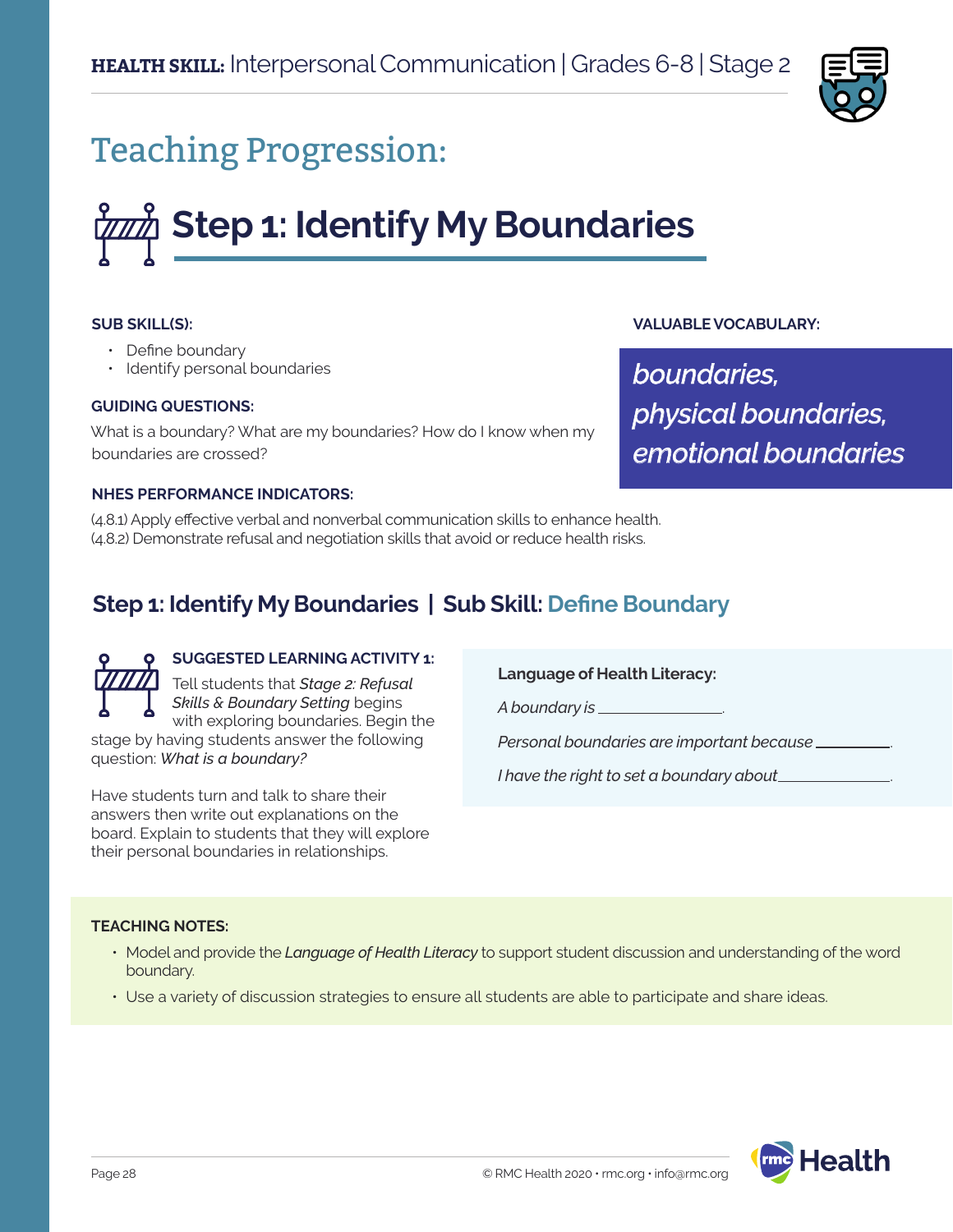

## Teaching Progression: **Step 1 | Identify My Boundaries (Cont.)**

## **Step 1: Identify My Boundaries | Sub Skill: Identify Personal Boundaries**

**SUGGESTED LEARNING ACTIVITY 1:** Define *personal boundaries* for students. *Personal Boundaries* are *limits, guidelines and rules we place on our relationships based on our values, comfort and needs.* Give students an example of a personal boundary you hold. Have students write down one personal boundary that they know they have. Tell students that these boundaries will be shared with others to help students feel more comfortable and encourage them not share personal boundaries if they are not ready.

## **Language of Health Literacy:**

*I value , so I set a boundary to* .

*I* do not feel comfortable or safe doing *\_\_\_\_\_\_*, so I will *make sure I set a boundary with someone who tries to get me to do that.* 

*I have decided to \_\_\_\_\_ to stay safe/healthy. Therefore, I will set a boundary when someone tries to get me to do something that makes it difficult to* .

## **TEACHING NOTES:**

- Personal Boundary Example: I value time with my family, so I set a boundary to not stay at work past 5.
- Model and provide the *Language of Health Literacy* to students to create their statement.

## **SUGGESTED LEARNING ACTIVITY 2:**



Have students share their personal boundaries statements with one another.

After students have shared with several peers, lead a student discussion using the following questions:

• How are our personal boundaries and values connected? • What type of boundaries do people set in their lives?

## **SUGGESTED LEARNING ACTIVITY 3:**



Have students share with the class different types of personal boundaries people could encounter. Write out different types of boundaries on the board. Tell students that because every person has different values, they also have different boundaries. Explain to students that they will start to think about their boundaries for different situations to be more prepared and confident to uphold their

boundaries in the real world.

## **TEACHING NOTES:**

• Different Types of Personal Boundaries: personal space, physical, language, emotional, information you share with others, etc.